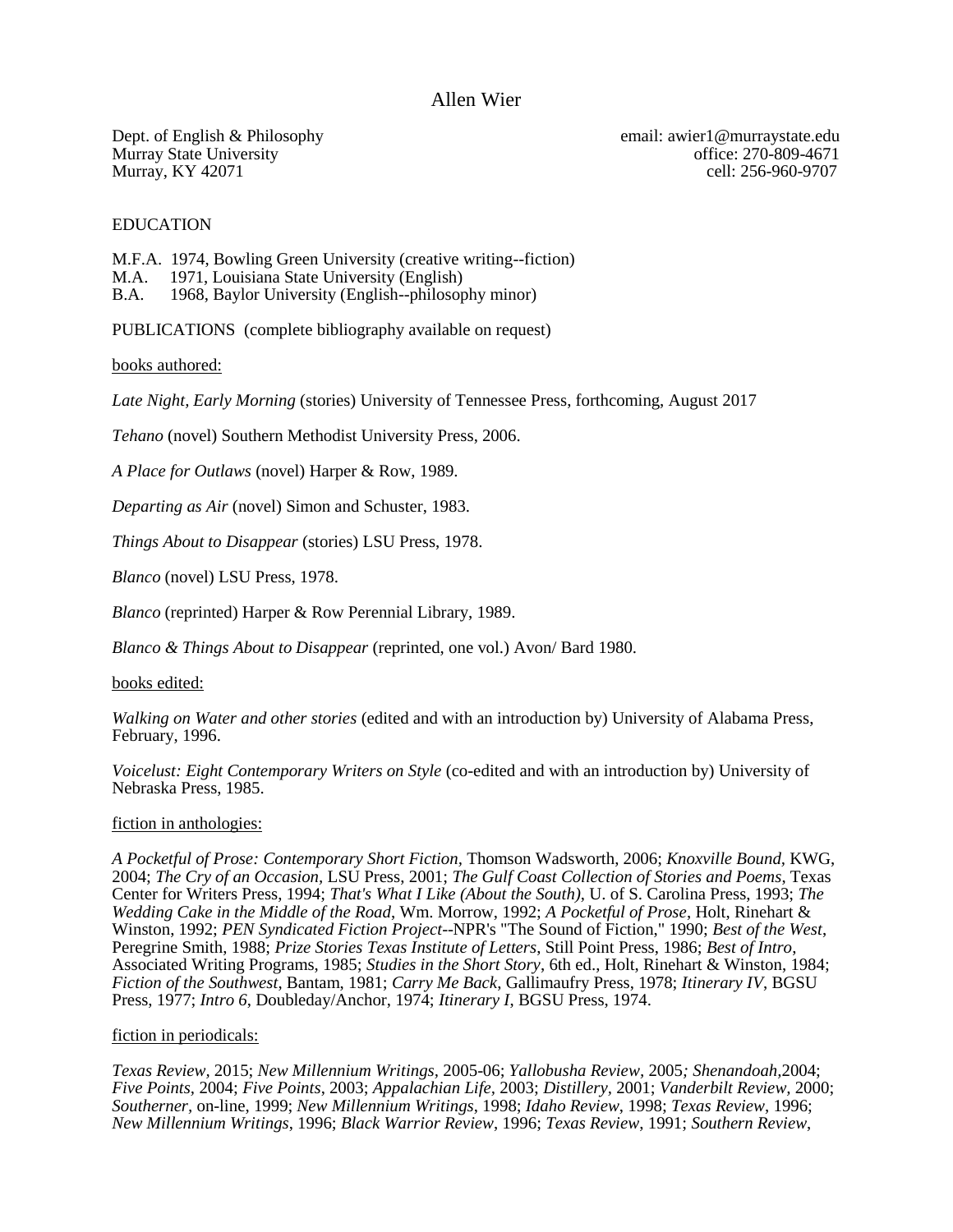### PUBLICATIONS (continued) Wier p.2

1988; *Ploughshares* 1983; *Black Warrior Review* 1983; *escandalar revista* (in Spanish) 1981; *Window* 1978; *New River Review* 1978; *Carolina Quarterly* 1977; *Black Warrior Review* 1975; *Georgia Review* 1972; *Carolina Quarterly* 1971; *Southern Review* 1971.

### essays, reviews, interviews:

"Listening Harder to Understand Better," *Chattanooga,* Jan/Feb 2011; "The Fictional Gesture," *First Draft,*  Fall 2009; "Reason and Revelation," *The Sewanee Review*, Spring 2008; "An Imaginative art of the Real," *Sewanee Review,* Winter 2007; "Sharpshooter: David Madden's Verbal Sketchbook of the Civil War," *David Madden A Writer for All Genres,* U. TN Press, 2006; "The Poet of Glen Rose," *The Sewanee Review*, Fall 2004; *Bad Man Blues: A Portable George Garrett* (introduction), SMU Press, 1998; *George Garrett: The Elizabethan Trilogy*, Texas Review Press, 1998; *A Goyen Companion: Appreciations of a Writer's Writer*, U. of Texas Press, 1997; *Knoxville News-*Sentinel; 11/94; *NY Times Mag*. "Sophisticated Traveler," 3/6/94; *State Lines*, Texas A & M Press, 1993; *Mid-American Review*, Spring, 1993; *Writers and Their Craft*, Wayne State U. Press, 1991; *New Virginia Review*, Vol. 8, 1991; *Houston Chronicle* (Sun. mag.) 7/2/89; *Texas Review*, 1989; *Black Warrior Review*, Spring 1989; *The Meaning of Life*, Chicago Review Press, 1989; *Albuquerque Journal*, 1987-89; *Rediscoveries II*, Carrol and Graf, 1988; *Michigan Quarterly Review*, Winter 1988; *Black Warrior Review*, Spring 1986; *Southern Review*, Spring 1985; *Western American Literature* 1985; *Coordinates* 1983; *Black Warrior Review* 1983; *D Magazine* 1982; *Missouri Review* 1981; *Book World/Washington Post* 1980; *Hollins Critic* 1978, 77; *Transatlantic Review* 1977; *Penny Dreadful* 1975, 74.

### interviews of / articles about Allen Wier:

"Telling Stories and Keeping Record," by Aaron Collier, *Chattaratti*, March 30, 2011 (online mag.); WUTC— FM, NPR, interviewed by Richard Winham: April 1, 2011; Feb. 7, 2011; March 10, 2009; WDEF TV, Chattanooga, "Point of View," March 8, 2011; WRCB TV (NBC) Chattanooga, interviewed by Julie Edwards, Feb. 7, 2011; "Novel Talent," by Brynna Hall, *Tennessee Alumnus,* 2004; *Contemporary Novelists*, 7th edition, St. James Press, 2000; *Growing Up Southern: profiles of contemporary southern writers*, Fred Brown and Jeanne McDonald eds., Emerald House, 1997; PBS, Chattanooga and Cookeville, TN, 1997; *Knoxville News-Sentinel*, 1995; *Houston Post*, 1989; *Houston Chronicle*, 1989; *Dallas Times Herald*, 1984; NPR, Sioux City, IA, 1981; *Black Warrior Review*, 1979; CBS TV, Baton Rouge, LA, 1978.

### WORK-IN-PROGRESS

Skin for Skin (a novel); The No Rules Trip (a memoir); new short fiction

## TEACHING EXPERIENCE

Rayburn and Nancy Spann Watkins Endowed Visiting Professor, Dept. of English & Philos., Murray State U. Senior Faculty, Sewanee Writers' Conference, Summer 2014, 2015, 2016.

Faculty, Low-Res. MFA Program, Mississippi U. for Women, Summer 2016.

Faculty, The Edinburgh Workshop, U. of New Orleans MFA Program Residency in Scotland, Summer 2013. Professor Emeritus, Dept. of English, U. of Tennessee, professor since fall 1994, tenured. Retired July 2015. U C Foundation Visiting Scholar/Writer, Dept. of English, U. of Tennessee at Chattanooga, 2013-2015.

Professor, Director Program in Creative Writing, U. of Alabama, 1980-1994 (early tenure,1982).

Visiting Novelist, Florida International U. 1984-85 (on leave U. of AL).

Visiting Professor, U. of Texas, Spring 1983 (on leave U. of AL).

Assistant Professor, Hollins College, 1975-80.

Assistant Professor, Carnegie-Mellon U., 1974-75.

Teaching Fellow, Bowling Green U., 1972-74.

Instructor, Longwood College, 1970-72.

Teaching Assistant, Louisiana State U., 1969-70.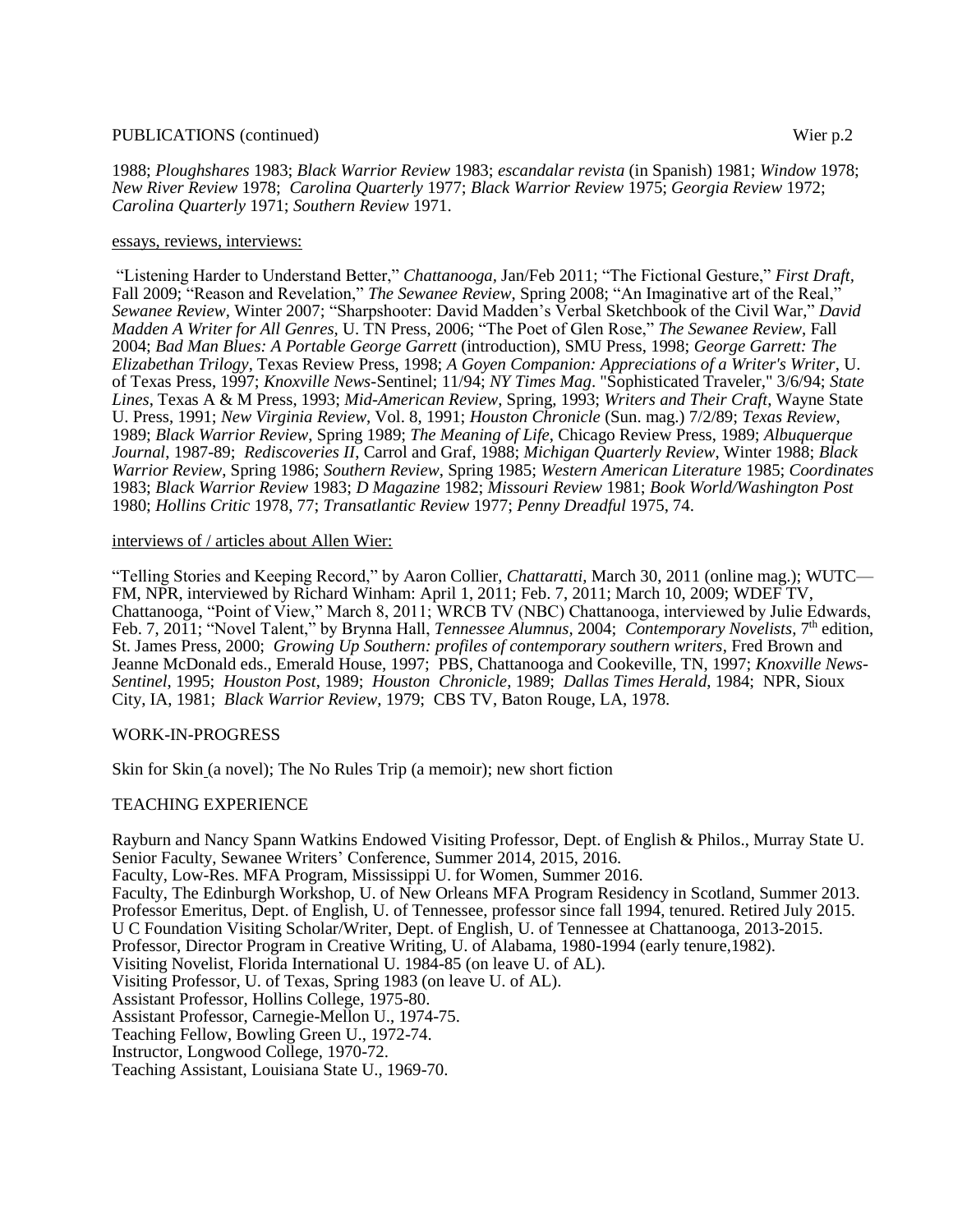## AWARDS Wier p.3

Elected Chancellor, the Fellowship of Southern Writers, April 2011. Individual Artist's Grant, Tennessee Arts Commission, awarded in July, 2010. The John Dos Passos Prize for Literature (the 27<sup>th</sup>), awarded at Longwood University, Nov., 2008. *Tehano*, finalist for The Binghampton University John Gardner Fiction Book Award, 2007. Elected "Most Outstanding Professor in the Classroom" by Graduate Students in English at Univ. TN, 2005. "The Taste of Dirt," cited for "Special Mention" in the *Pushcart Prize* volume for 2005. Elected to the membership of the Fellowship of Southern Writers, April 2001–induction, April 2003. John C. Hodges Chair of Teaching Excellence, English Dept., Univ. of Tennessee, 2000-2003. Chancellor's Award for Outstanding Research and Creative Achievement, Univ. of Tennessee, 1998. Chubb LifeAmerica Robert Penn Warren Award for Fiction--Fellowship of Southern Writers, 4/97. Alabama Travel Writer of the Year 1994--Alabama Bureau of Tourism and Travel. Alabama Tourism/Southern Publishers Group Travel Writers Award--March '94 Dobie-Paisano Fellowship--U. of TX & Texas Institute of Letters: (six mos. res. & stipend) 9/89-2/90. U. of Alabama Summer Research Grant, Summer 1984. U. of Alabama University Fellowship, Summer 1982. Guggenheim Fellowship in Fiction, 1979-80. Texas Institute of Letters Award in Short Fiction, 1978. Fellowship (fiction) Breadloaf Writers' Conference, 1978. National Endowment for the Arts, Fellowship Grant 1974-75. Devine Memorial Award (fiction) Bowling Green U. 1973; 1974.

# Honor Roll (Best 100 stories) *Best American Short Stories*, '72, '73, '79.

### OTHER EXPERIENCE

Keynote Speaker, Sigma Tau Delta UTC student conference, April 2011. Moderator and panelist, Professional Development Workshop, Hamilton Co. Public Schools, April 2011. Panelist, Conference on Southern Lit., April 2011 (with Jo Humpries, Alan Gurganus, and Dorothy Allison). Judge, Fiction Prize, *Pinch* magazine, Spring, 2010. Selection committee, Dobie-Paisano Fellowship, Spring, 2010. Panelist, two panels, Asso. Writing Programs' annual meeting, Chicago, February 2009. Outside evaluator, East Carolina U.—English Dept. and creative writing program, Univ. review, March 2010. Panelist and presenter, various topics, Conference on Southern Literature, April 2009. Board of Directors, the Fellowship of Southern Writers, 2006—present; elected Vice-Chancellor, 2009. Guest Author, LSU-Shreveport/Pioneer Heritage Center, "Authors in April," April 26-27, 2008. Faculty and featured reader, AEC Chattanooga Festival of Writers, March 28, 2008. Lecture "Fact, Fiction, and Truth," Clements Center for Southwest Studies, Dallas, Texas, October 26, 2006. Panelist, "The Facts and Fiction of Texas History," Texas Book Festival, Austin, Texas, October 2006. Panelist, "William Goyen," AWP Conference, Austin, Texas, March 2006. Panelist, "SMU Press: Twenty Years of Publishing Fiction," AWP Conference, Austin, Texas, March 2006. AEC Conf. on So. Literature Professional Development Workshop in Creative Writing, March 2005. Panelist, "Favorite Agee Works," James Agee Conference, University of Tennessee, Spring. 2005. Judge, Mary Roberts Rinehart Award Series, Grad. Program in Fiction, George Mason Univ., Jan. 2005. Lecture, "Beautiful Untrue Things," The Connor Society, annual meeting, Univ. TN Chattanooga, Sept. 2004. Advisory Board, University of Tennessee Press, currently. Editorial Board, University of Tennessee Press, Fall 1999–2002 (three year term). Administrative Board, elected representative, English Dept., Univ. of TN, Fall 1999–01(two-year term). Judge, New Millennium Writings, National Fiction Contest, 2000. Board member, Knoxville Writers' Guild, Summer 1999–2002 (three year term). Art-Reach Grants Panel, Knoxville, TN, Arts Council, 1998. Judge, Dantzler Award in Fiction, University of Kentucky, 1998. Juror, Porter Fleming Writing Competition (9/96), Augusta, GA Arts Council. Faculty, Sandhills Writer's Conference, May 1996.